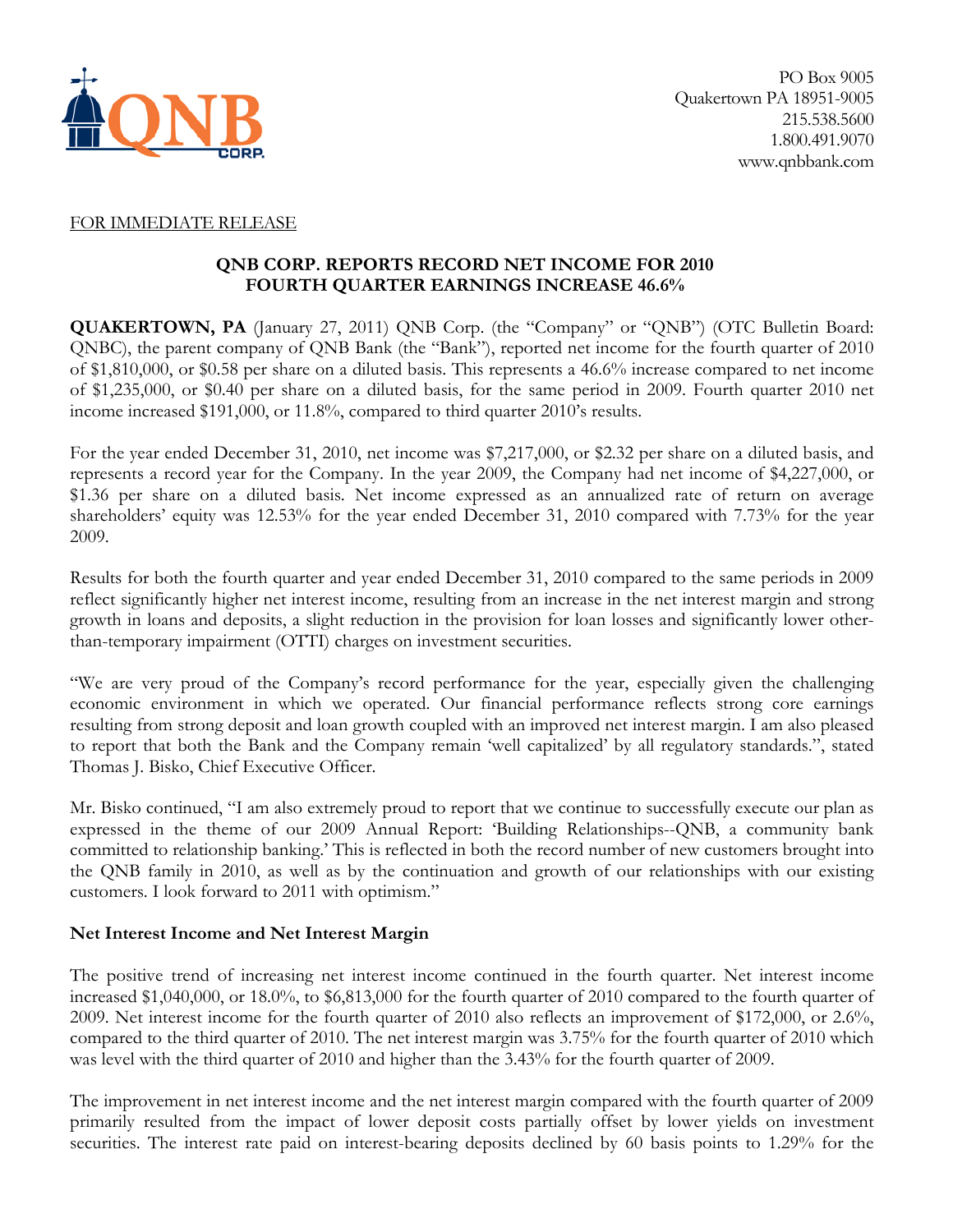#### Page 2 of 6

fourth quarter of 2010 compared to the fourth quarter of 2009. The decline in the rate paid on deposits largely resulted from the repricing of time deposits at lower market rates. The average rate paid on time deposits declined 78 basis points from 2.72% for the fourth quarter of 2009 to 1.94% for the fourth quarter of 2010. In comparison, the average rate earned on investment securities declined from 4.52% for the fourth quarter of 2009 to 3.79% for the fourth quarter of 2010, a decline of 73 basis points while the average yield on loans declined only two basis points from 5.88% to 5.86%.

Average earning assets grew by \$54,884,000, or 7.6%, with average loans increasing 8.3% and average investment securities increasing 10.8% when comparing the fourth quarter of 2010 to the same period in 2009. The growth in loans was mainly related to real estate secured commercial loans and to a lesser degree commercial and industrial loans and tax-exempt loans. On the funding side, average deposits increased \$67,697,000, or 10.9%, with average transaction accounts increasing \$76,138,000, or 31.1%. The growth in transaction accounts is largely due to the success of QNB's newest high-rate deposit product, Online eSavings. The Online eSavings account was introduced in the second quarter of 2009 and continues to experience significant growth. This product had balances totaling \$67,435,000 as of December 31, 2010 compared to \$52,661,000 at September 30, 2010 and \$19,944,000 at December 31, 2009.

For the year ended December 31, 2010, net interest income totaled \$25,913,000, an increase of \$4,212,000, or 19.4%, over the year 2009. When comparing the two years, average loans and investment securities increased 9.2% and 8.3%, respectively, and average total deposits increased 12.0%. The net interest margin for 2010 was 3.72% compared to 3.42% for 2009, with lower deposit costs being the primary factor in the improvement.

### **Asset Quality, Provision for Loan Loss and Allowance for Loan Loss**

QNB closely monitors the quality of its loan portfolio and as a result of loan growth, increases in nonperforming, delinquent and classified loans and continued concerns related to current economic conditions, has increased the allowance for loan losses to reflect these conditions.

Total non-performing assets were \$11,634,000 as of December 31, 2010 compared with \$7,032,000 as of December 31, 2009. Included in this classification are non-performing loans, other real estate owned (OREO) other repossessed assets and non-performing pooled trust preferred securities. Total non-performing loans, which represent loans on non-accrual status, loans past due more than 90 days and still accruing interest, and restructured loans were \$9,872,000, or 2.05% of total loans, at December 31, 2010, compared to \$6,102,000, or 1.36% of total loans, at December 31, 2009. This is a slight improvement from the \$9,908,000 reported at September 30, 2010. OREO and repossessed assets were \$90,000 at December 31, 2010 and included one commercial property for \$75,000 that is under agreement of sale. OREO and repossessed assets were \$67,000 at December 31, 2009. Non-performing trust preferred securities are carried at fair value and were \$1,672,000 and \$863,000 at December 31, 2010 and 2009, respectively. The higher carrying value is solely due to the increase in fair value.

Total delinquent loans, which include loans that are thirty days or more past due and non-accrual loans, increased to 3.02% of total loans at December 31, 2010, compared with 2.17% of total loans at December 31, 2009.

QNB recorded a provision for loan losses of \$1,200,000 in the fourth quarter of 2010 compared with \$1,550,000 in the fourth quarter of 2009. Net loan charge-offs were \$377,000, or 0.32% annualized of total average loans for the fourth quarter of 2010 compared with \$906,000, or 0.82% annualized for the fourth quarter of 2009.

For the year 2010 the provision for loan losses was \$3,800,000, a slight decrease from the \$4,150,000 recorded in 2009. Net loan charge-offs were \$1,062,000, or 0.23% of total average loans for 2010 compared with \$1,769,000, or 0.41% of total average loans for 2009.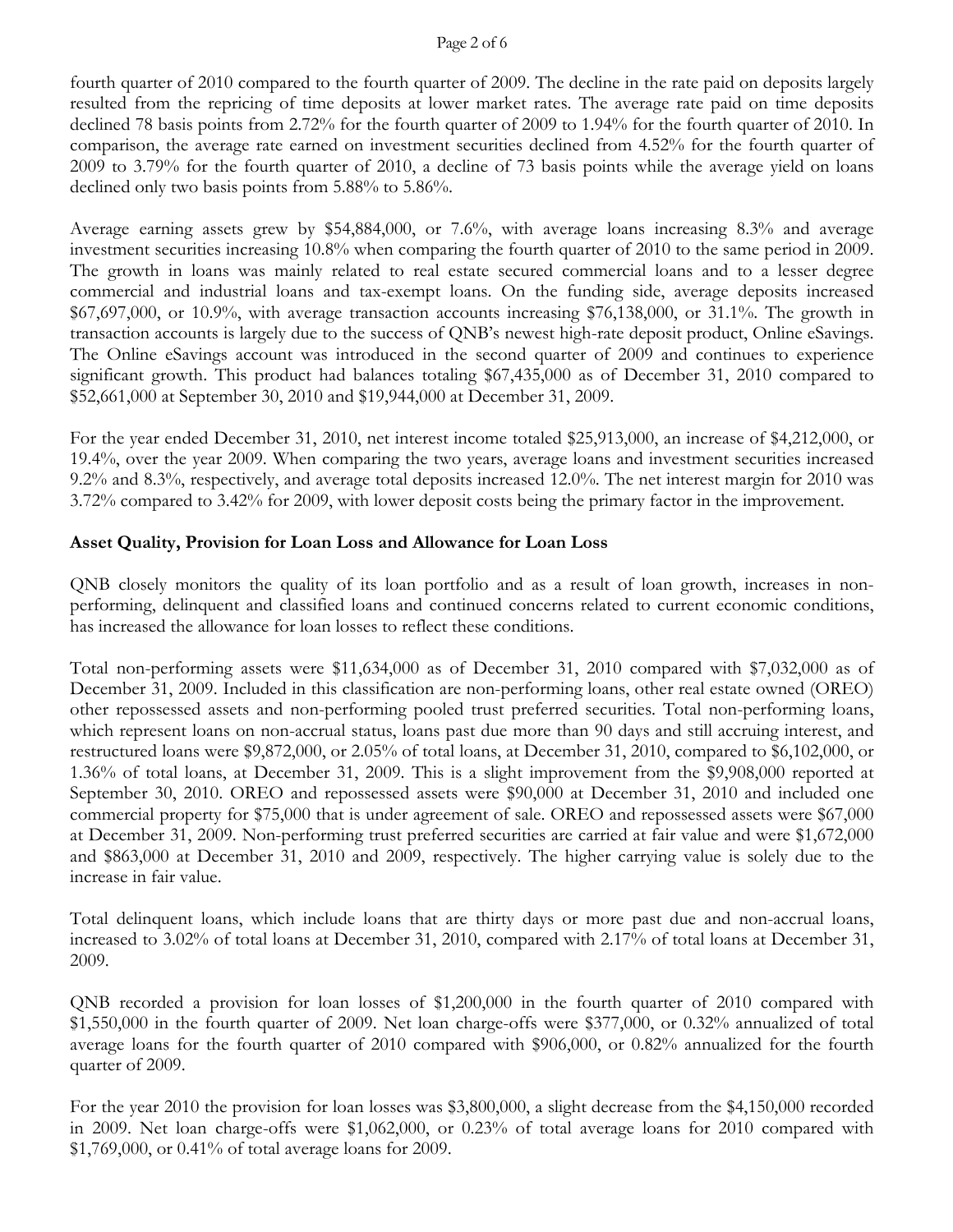QNB's allowance for loan losses of \$8,955,000 represents 1.86% of total loans at December 31, 2010 compared to an allowance for loan losses of \$6,217,000, or 1.38% of total loans at December 31, 2009.

#### **Non-Interest Income**

Total non-interest income was \$1,176,000 for the fourth quarter of 2010, a decrease of \$395,000 compared with the same period in 2009. Activity in the investment securities portfolio is the primary reason for the decrease in total non-interest income as the fourth quarter of 2010 included net losses of \$23,000 in the fourth quarter of 2010 compared to net gains of \$476,000 in the fourth quarter of 2009. During the fourth quarter of 2010 QNB recorded an other-than-temporary impairment (OTTI) charge of \$33,000 on an equity security. This compares to credit-related OTTI charges of \$241,000 in the fourth quarter of 2009 on its holdings of pooled trust preferred securities and a \$6,000 charge on an equity security. Also during the fourth quarter of 2010 there was \$10,000 of net gains realized on the sale of securities compared to \$723,000 of gains in the same quarter of 2009.

The decrease in non-interest income was also attributable to fees for services to customers decreasing \$87,000 when comparing the fourth quarter of 2010 to the same 2009 quarter. The decrease was primarily caused by lower overdraft charges as a result of the implementation of new rules under Regulation E and a reduction in the per item fee charged to customers. Offsetting this decrease were increases in ATM and debit card income of \$57,000 and net gains on the sale of residential mortgages of \$97,000, due to an increase in volume.

Total non-interest income for the twelve-month periods ended December 31, 2010 and 2009 was \$4,339,000 and \$3,885,000, respectively. Net losses on investment securities for 2010 were \$1,000 compared to net losses of \$454,000 during 2009. The net loss for 2010 was comprised of OTTI charges of \$310,000 which was almost entirely offset by net gains on the sales of securities of \$309,000. This compares to OTTI charges of \$1,523,000 and net gains on the sales of securities of \$1,069,000 in 2009.

Fees for services to customers declined \$172,000 when comparing the year ended December 31, 2010 to 2009. Net gains on the sale of loans declined \$139,000 to \$494,000 for 2010, largely a result of a decline in the volume of loans sold. Partially offsetting these decreases was an increase of \$212,000 in ATM and debit card income which reflects the growth in ATM and debit card transactions during 2010. When comparing the two years, merchant income increased \$36,000 and net losses on the sale of other real estate owned and repossessed assets declined from \$134,000 in 2009 to \$2,000 for the year ended December 31, 2010.

### **Non-Interest Expense**

Total non-interest expense was \$4,564,000 for the fourth quarter of 2010, an increase of \$217,000, or 5.0%, from the same quarter of 2009. The largest contributing factor to the increase in non-interest expense was an increase of \$89,000, or 26.9%, in net occupancy expense. The majority of the increase relates to lease expense for the permanent Wescosville branch opened in October 2010 and an increase in building repair and maintenance costs. Marketing expense increased \$64,000 primarily related to several large donations and community event sponsorships as well as expenses related to the grand opening of the permanent Wescosville branch. Comparing the fourth quarter of 2010 to 2009, third-party services decreased \$70,000. Prior year included expenses associated with the use of an executive search consultant and higher legal fees. Taxes, insurance and maintenance costs related to a property carried in other real estate owned contributed \$79,000 to the increase in non-interest expenses for the quarter.

Total non-interest expense was \$17,401,000 for the twelve-month period ended December 31, 2010. This represents an increase of \$815,000, or 4.9%, from 2009. Contributing to the increase in total non-interest expense was higher salary and benefit expense which increased \$474,000, or 5.6%, comparing the year ended December 31, 2010 with 2009. An accrual for incentive compensation contributed \$211,000 to the increase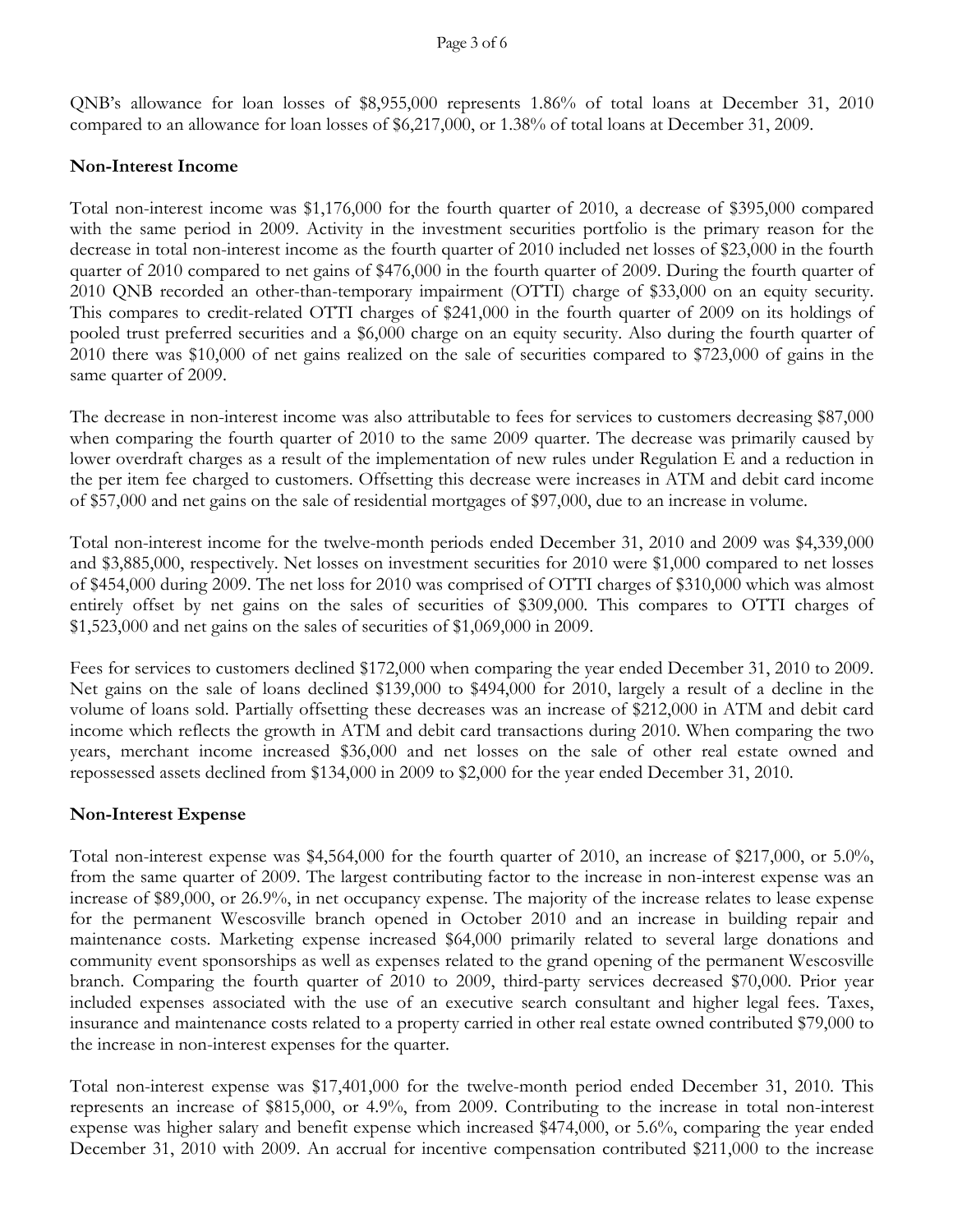#### Page 4 of 6

with the remainder primarily attributable to normal merit increases. Net occupancy expenses increased \$192,000, or 14.3%. The majority of the increase related to lease expense for the permanent Wescosville branch as well as increases in utility costs, building repairs and maintenance expenses and security related expenses. Similar to the fourth quarter, marketing expense increases related to the opening of the permanent Wescosville branch and an increase in donations over 2009 levels.

FDIC insurance premiums decreased \$170,000, or 14.0%, to \$1,041,000 for the year ended December 31, 2010. The higher expense in the prior year was the result of the special assessment levied on all insured institutions by the FDIC in the second quarter of 2009 in order to replenish its Deposit Insurance Fund. QNB's portion of the special assessment was \$332,000. Significant growth in deposits during 2010 combined with a slightly higher assessment rate has resulted in an increase in the ongoing quarterly assessment expense. Expenses related to foreclosures, repossessions and the ongoing expenses of other real estate owned increased \$89,000 when comparing the year 2010 with 2009. In 2010 costs related to appraisals and title searches on loans, particularly classified loans, increased \$59,000. These expenses result from the Company's ongoing efforts to obtain the most recent and relevant information to analyze classified loan risks.

#### **About the Company**

QNB Corp. is the holding company for QNB Bank, which is headquartered in Quakertown, Pennsylvania. QNB Bank currently operates nine branches in Bucks, Montgomery and Lehigh Counties and offers commercial and retail banking services in the communities it serves. In addition, the Company provides retail brokerage services through Raymond James Financial Services, Inc. and title insurance as a member of Laurel Abstract Company LLC. More information about QNB Corp and QNB Bank is available at www.qnbbank.com.

#### **Forward Looking Statement**

This press release may contain forward-looking statements as defined in the Private Securities Litigation Act of 1995. Actual results and trends could differ materially from those set forth in such statements due to various factors. Such factors include the possibility that increased demand or prices for the Company's financial services and products may not occur, changing economic and competitive conditions, technological developments, and other risks and uncertainties, including those detailed in the Company's filings with the Securities and Exchange Commission, including "Item lA. Risk Factors," set forth in the Company's Annual Report on Form 10-K for the fiscal year ended December 31, 2009. You should not place undue reliance on any forward-looking statements. These statements speak only as of the date of this press release, even if subsequently made available by the Company on its website or otherwise. The Company undertakes no obligation to update or revise these statements to reflect events or circumstances occurring after the date of this press release.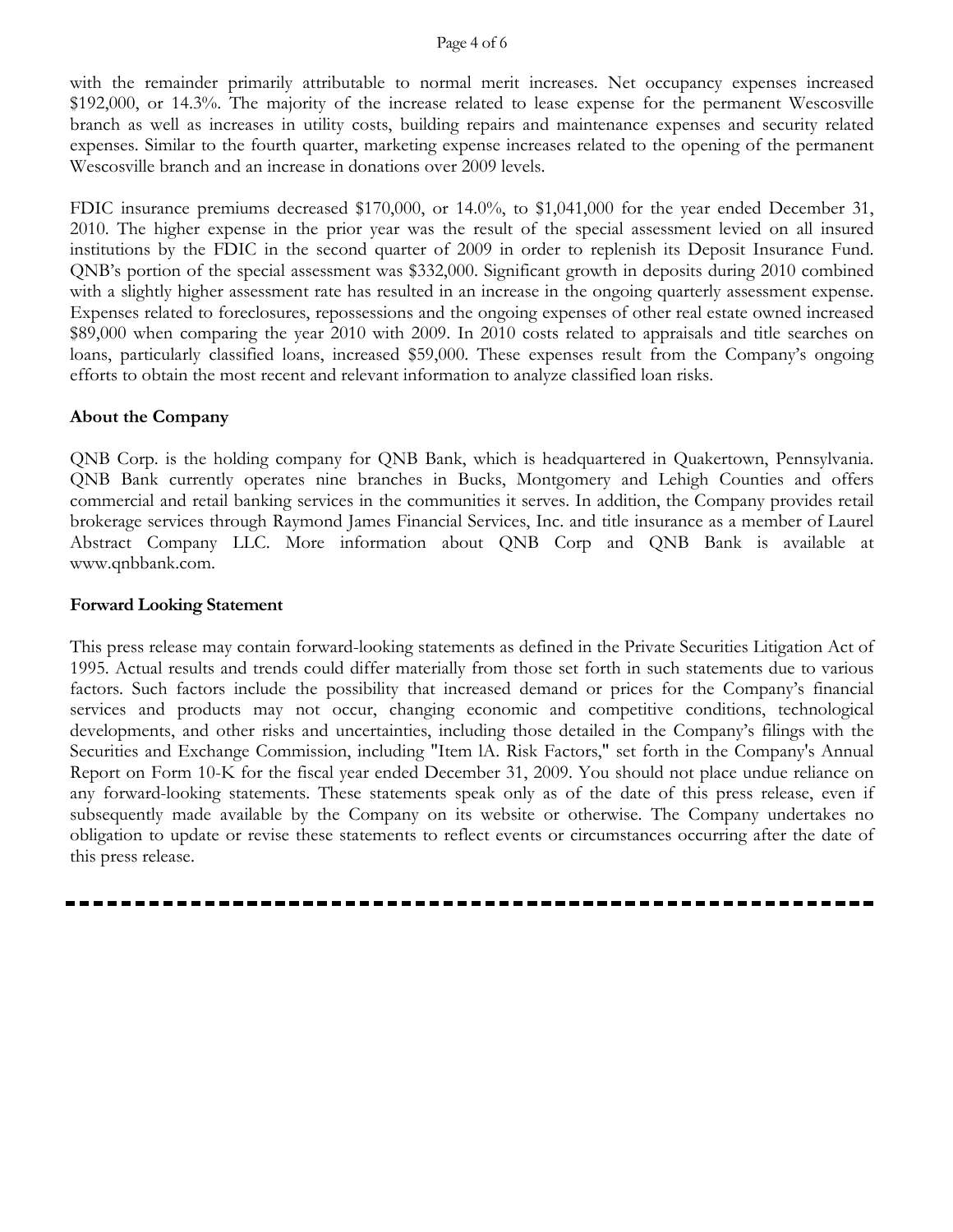# Page 5 of 6

## **QNB Corp. Consolidated Selected Financial Data (unaudited)**

# **(Dollars in thousands)**

| <b>Balance Sheet (Period End)</b>                 | 12/31/10    | 9/30/10      | 6/30/10   | 3/31/10     | 12/31/09    |
|---------------------------------------------------|-------------|--------------|-----------|-------------|-------------|
| Assets                                            | \$809,186   | \$791,236    | \$776,115 | \$770,881   | \$762,426   |
| Investment securities (AFS & HTM)                 | 293,231     | 282,098      | 264,719   | 266,104     | 260,209     |
| Loans receivable                                  | 482,182     | 477,940      | 474,678   | 456,217     | 449,421     |
| Allowance for loan losses                         | (8,955)     | (8, 132)     | (7,009)   | (6,357)     | (6,217)     |
| Net loans                                         | 473,227     | 469,808      | 467,669   | 449,860     | 443,204     |
| Deposits                                          | 694,976     | 674,247      | 657,970   | 662,371     | 634,103     |
| Demand, non-interest bearing                      | 55,377      | 53,100       | 59,235    | 55,537      | 53,930      |
| Interest-bearing demand, money market and savings | 329,368     | 309,688      | 281,448   | 282,205     | 259,077     |
| Time                                              | 310,231     | 311,459      | 317,287   | 324,629     | 321,096     |
| Short-term borrowings                             | 29,786      | 31,173       | 34,059    | 21,831      | 28,433      |
| Long-term debt                                    | 20,308      | 20,311       | 20,000    | 25,000      | 35,000      |
| Shareholders' equity                              | 61,090      | 62,682       | 61,128    | 58,224      | 56,426      |
| <b>Asset Quality Data (Period End)</b>            |             |              |           |             |             |
| Non-accrual loans                                 | \$<br>7,183 | \$8,094      | \$7,180   | 3,664<br>\$ | \$<br>3,086 |
| Loans past due 90 days or more and still accruing | 268         | 199          | 62        | 14          | 759         |
| Restructured loans                                | 2,421       | 1,615        | 506       | 2,217       | 2,257       |
| Non-performing loans                              | 9,872       | 9,908        | 7,748     | 5,895       | 6,102       |
| Other real estate owned and repossessed assets    | 90          | 12           | 40        | 51          | 67          |
| Non-accrual pooled trust preferred securities     | 1,672       | 1,497        | 1,539     | 986         | 863         |
| Non-performing assets                             | 11,634      | \$<br>11,417 | \$9,327   | \$6,932     | \$7,032     |
| Allowance for loan losses                         | \$ 8,955    | \$8,132      | \$7,009   | \$6,357     | \$6,217     |
| Non-performing loans / Loans                      | 2.05%       | 2.07%        | 1.63%     | 1.29%       | 1.36%       |
| Non-performing assets / Assets                    | 1.44%       | 1.44%        | 1.20%     | $0.90\%$    | 0.92%       |
| Allowance for loan losses / Loans                 | 1.86%       | 1.70%        | 1.48%     | 1.39%       | 1.38%       |